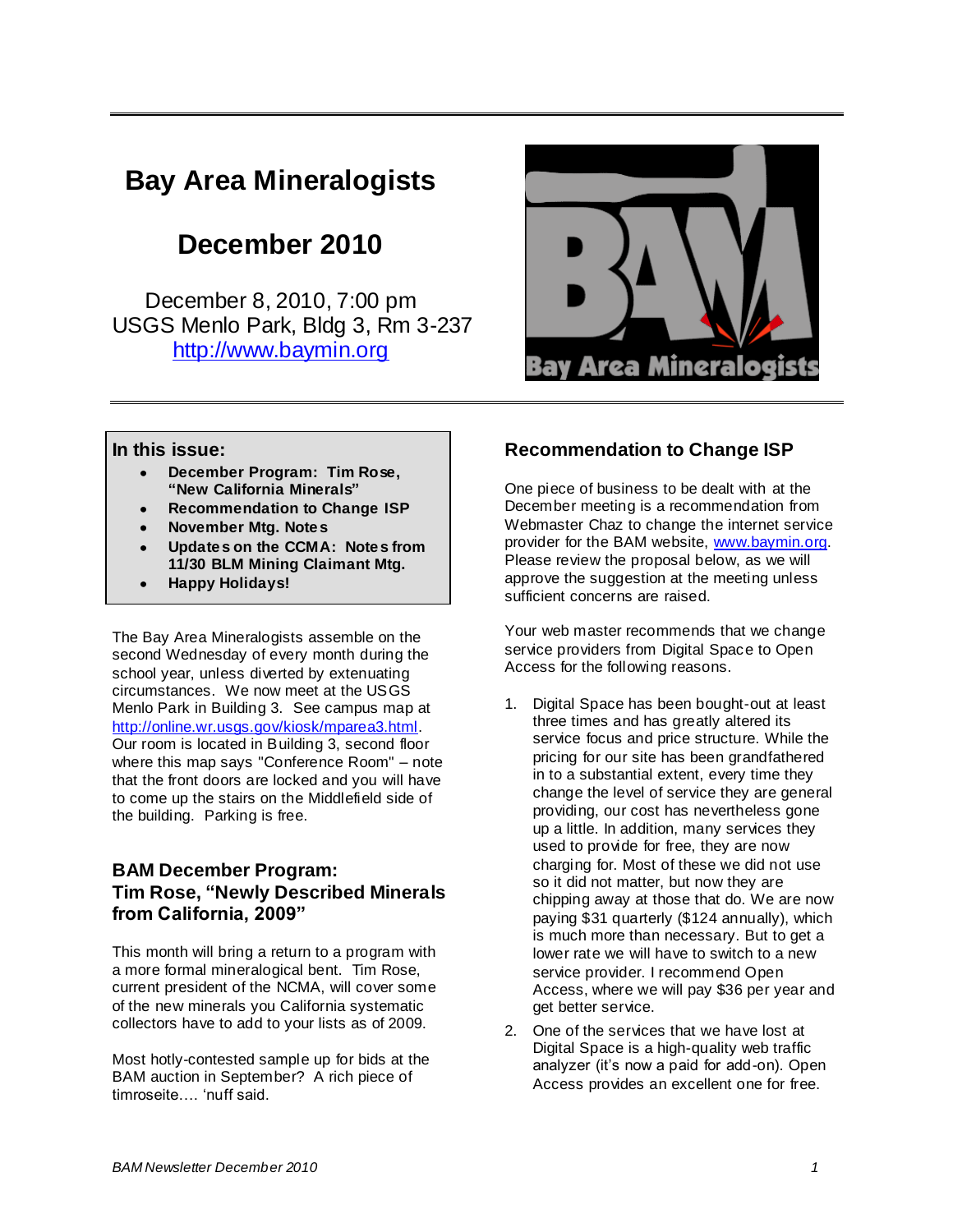- 3. If anything goes wrong at Digital Space, one deals with a service support person who usually directs you to put in a work order, so you have to sign into a secure area and fill out a form most of the information on which in not relevant and try to cram in the important bits into a field that is not large enough. Then you weight for an email reply, which usually comes back saying that the problem is fixed, which it is not when you go and check because they weren"t looking for the problem in the right place; but since they have "fixed" the problem, they have also closed the work order, so you have to go around the bush again. On the other hand, a Open Access (where I currently have three sites, I can call them and get a technician that actually has direct access to their servers and knows how they work – so I have a fix before I'm off the phone.
- 4. I have noticed that the Open Access servers are frequently faster at delivering pages than is Digital Space. Not a big deal, but helpful.

We can change over seamlessly. Site users will experience no impact even if they are on the site as the change is being made.

## **November Meeting Notes**

The ISP item is a continuation of a November topic, in which President Spence shared some ideas on an initial update to baymin.org. These were voted on and approved; those who"ve checked the site lately will notice a slight reorganization to put the front-page focus on the most relevant topics. Keep those biographies coming!

The January program will either be provided by Bill Spence, discussing the boleite locality in Santa Rosalia, Mexico, or a recent video on the Chilean mine rescue recommended by Stan Bogosian.

John Magnasco agreed to coordinate the BAM & Friends Dinner in Tucson, with a provisional date of Friday during the main show. If you"re going to be in Arizona that week and are interested, ping him at [magnasco@sbcglobal.net](mailto:magnasco@sbcglobal.net) .

Thanks again to John Richardson for sharing his photographic travelogue of his trip to Madagascar – not often we get treated to

animals, vegetables, and minerals all in one presentation!

## **Updates on the CCMA: Notes from 11/30 BLM Mining Claimant Mtg.**

President Spence and several others attended a meeting with the BLM earlier this week on the status of future mining claims within the Clear Creek Management Area. His notes are provided below to catch the group up on the latest news.

#### *BLM Mining Claimant Meeting 11/30/10*

#### In Attendance:

Bill Spence from BAM/SCVGMS, Stan Vance, Kris Rowe from Fresno club, Colleen McGann from CFMS, several mining claimants, Dave from Salinas club. Tim Moore, Rick Cooper, Mark Singer from BLM (Sacto).

CCMA Regional Management Plan status

- Record of Decision now expected in May-June timeframe
- Energy-related proposals like Mojave are  $\bullet$ taking priority in Washington
- Submitted proposal similar to alternative E in draft RMP with additional routes. Draft of final RMP is not publicly available. Additional routes not defined.
- No dry season closures in future
- No off road vehicles (bikes) to be allowed in **CCMA**

Withdrawal of CCMA from Mineral Entry

- BLM Hollister is proposing to withdraw 39,000 acres in the core of CCMA from filing of new mining claims under the Mining Law. Withdrawal procedure is defined in FLPMA sec 204.
- Area is "segregated" for 2 years pending  $\bullet$ approval of the proposal (i.e. 2-year moratorium on new claims). Upon approval, withdrawal becomes complete for 20 years.
- Upon approval, existing claims will be  $\bullet$ subject to "validity exams", i.e., must be commercially viable under "prudent man rule". Casual use claim is therefore a non sequitur.
- Does not affect "casual use" rockhounding which is governed by Surface Management